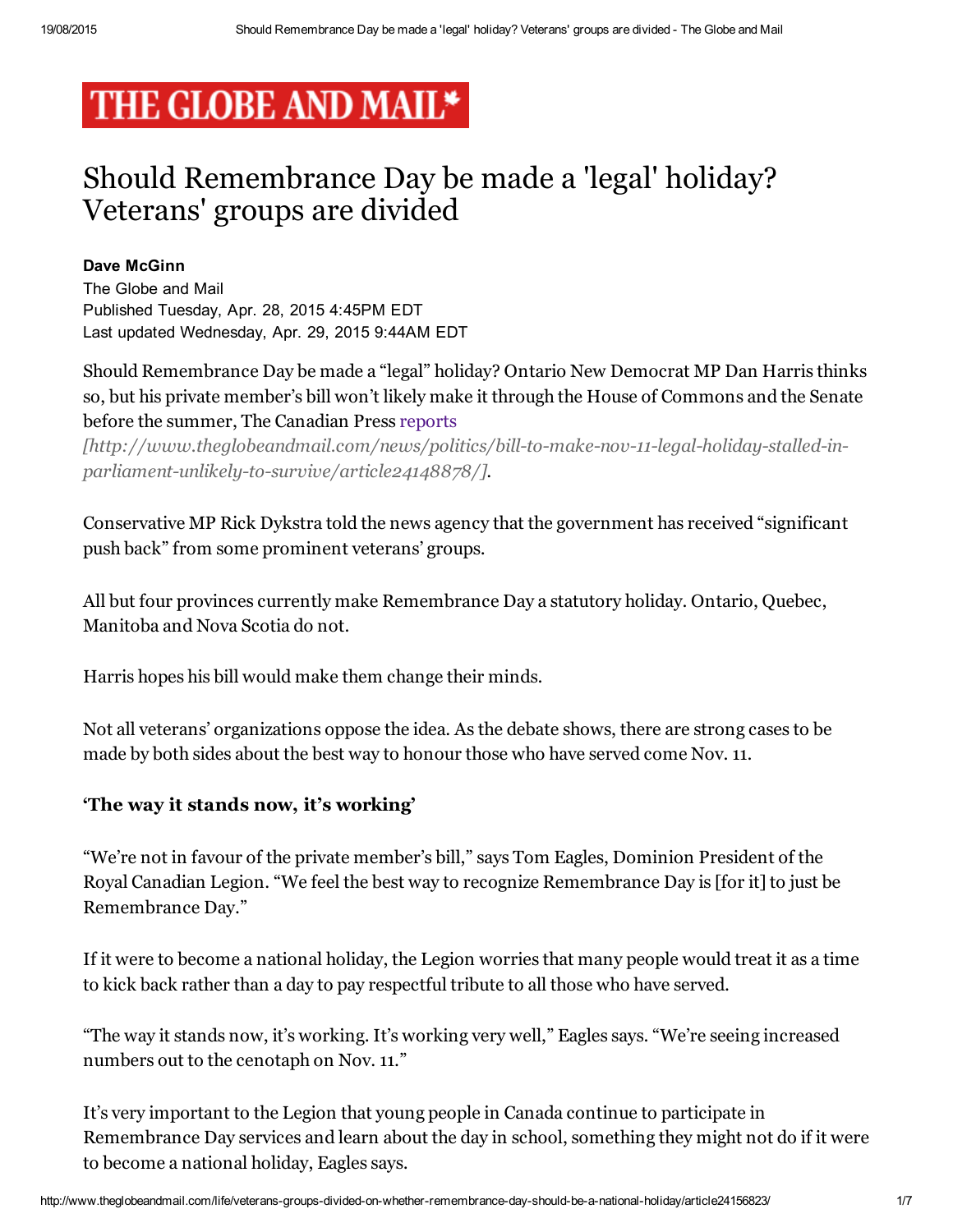"I don't see it broken, so why are we trying to fix it?" he says.

#### 'It has to be done'

"We have a situation now where we can put forward Remembrance Day as equal to all other holidays," says Michael Blais, president and founder of Canadian Veterans Advocacy, a not-for-profit organization dedicated to improving the quality of life for Canadian veterans. "It has to be done."

Making Remembrance Day a statutory holiday is an appropriate gesture of respect toward veterans, Blais says.

He disagrees with the Legion that people would treat it as a day off school or work like any other.

"There's no doubt in my mind that people will respond to Remembrance Day as it should be," he says.

Veterans' groups could "engage the nation" better if Remembrance Day were a statutory holiday, Blais says.

"In the morning we attend memorial services, we pay respect to the dead. But after we have placed our poppy. then we celebrate the living," he says. That might include various community events attended by veterans, and advertisements from Veterans Affairs Canada focused on "the spirit of the nation and sacrifice."

### More Related to this Story

- In the [battlefields](http://www.theglobeandmail.com/life/travel/destinations/in-the-battlefields-of-france-and-belgium-the-ghosts-still-haunt/article5158655/) of France and Belgium, the ghosts still haunt
- Lest I forget: lessons from my [grandson](http://www.theglobeandmail.com/life/facts-and-arguments/lest-i-forget-lessons-from-my-grandson/article5100057/)
- Poppy time: [wearing](http://www.theglobeandmail.com/life/relationships/poppy-time-wearing-my-heart-on-my-lapel/article4346656/) my heart on my lapel

#### Topics:

[Canada](http://www.theglobeandmail.com/topic/Canada)

### Next Story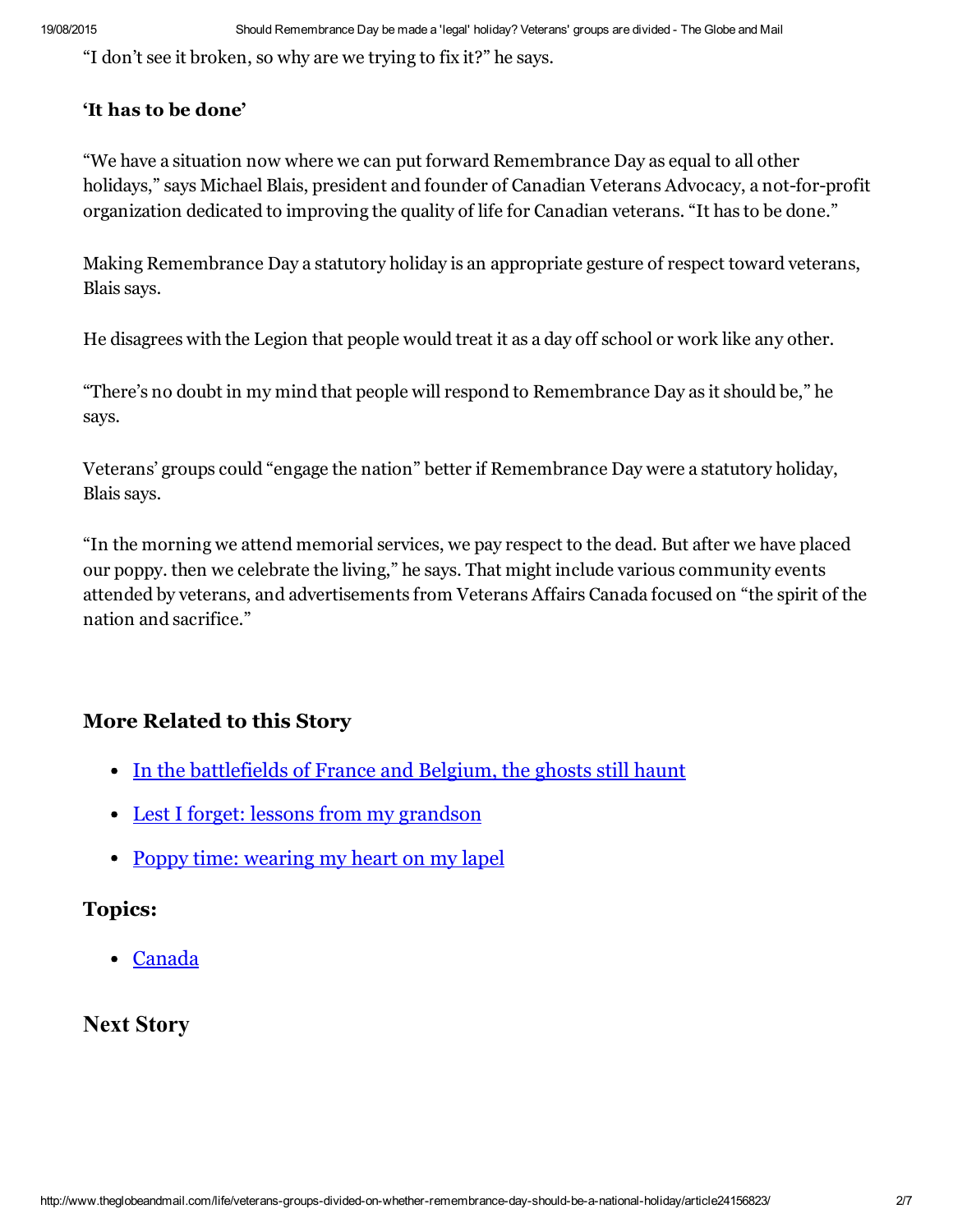

Nearing milestone, the Queen shows no sign of stepping aside

Wednesday, Aug. 19, 2015 9:26AM EDT



[Video:](http://www.theglobeandmail.com/news/news-video/video-ctv-montreal-poll-puts-ndp-in-the-lead/article25989252/) Leger poll puts NDP in the lead

[Tuesday,](http://www.theglobeandmail.com/sports/golf/goalie-background-gives-henderson-confidence-heading-into-cp-womens-open/article26014334/) Aug. 18, 2015 6:15PM EDT



Goalie [background](http://www.theglobeandmail.com/sports/golf/goalie-background-gives-henderson-confidence-heading-into-cp-womens-open/article26014334/) gives Henderson confidence heading into CP Women's Open

Wednesday, Aug. 19, 2015 10:17AM EDT Share this selection

- [Tweet](http://www.theglobeandmail.com/life/veterans-groups-divided-on-whether-remembrance-day-should-be-a-national-holiday/article24156823/)
- [Tweet](http://www.theglobeandmail.com/life/veterans-groups-divided-on-whether-remembrance-day-should-be-a-national-holiday/article24156823/)  $\bullet$
-